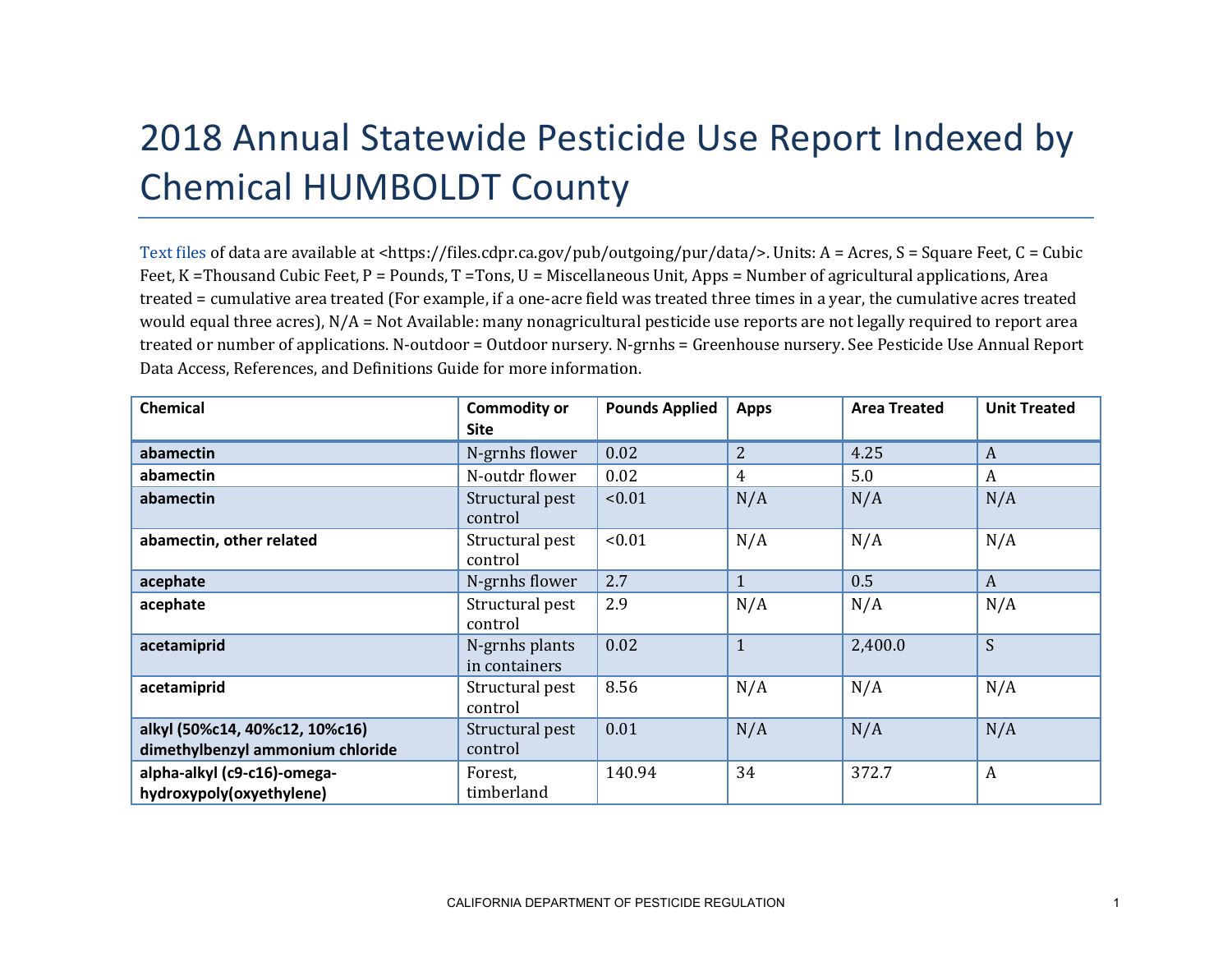| <b>Chemical</b>                        | <b>Commodity or</b><br><b>Site</b> | <b>Pounds Applied</b> | <b>Apps</b>    | <b>Area Treated</b> | <b>Unit Treated</b> |
|----------------------------------------|------------------------------------|-----------------------|----------------|---------------------|---------------------|
| alpha-pinene beta-pinene copolymer     | N-grnhs<br>transplants             | 0.08                  | $\mathbf{1}$   | 2,000.0             | S                   |
| alkyl (c8,c10) polyglucoside           | Forest,<br>timberland              | 37.58                 | 11             | 300.5               | $\boldsymbol{A}$    |
| d-trans allethrin                      | Structural pest<br>control         | < 0.01                | N/A            | N/A                 | N/A                 |
| aluminum phosphide                     | Fumigation,<br>other               | 464.75                | N/A            | N/A                 | N/A                 |
| aluminum phosphide                     | Landscape<br>maintenance           | 3.3                   | N/A            | N/A                 | N/A                 |
| aminocyclopyrachlor, potassium salt    | Rights of way                      | 0.68                  | N/A            | N/A                 | N/A                 |
| aminopyralid, triisopropanolamine salt | Forest,<br>timberland              | 5.4                   | $\mathbf{1}$   | 28.0                | $\boldsymbol{A}$    |
| aminopyralid, triisopropanolamine salt | Rights of way                      | 7.36                  | N/A            | N/A                 | N/A                 |
| ammonium nitrate                       | Forest,<br>timberland              | 134.76                | 11             | 300.5               | $\boldsymbol{A}$    |
| ammonium sulfate                       | Forest.<br>timberland              | 106.36                | 20             | 554.0               | $\overline{A}$      |
| azadirachtin                           | Industrial hemp                    | < 0.01                | $\overline{2}$ | 717.0               | S                   |
| azadirachtin                           | Lettuce, leaf                      | < 0.01                | $\mathbf{1}$   | 0.14                | A                   |
| azadirachtin                           | Peas                               | < 0.01                | $\mathbf{1}$   | 0.07                | $\boldsymbol{A}$    |
| azadirachtin                           | Pepper, fruiting                   | < 0.01                | $\mathbf{1}$   | 0.07                | $\mathbf{A}$        |
| azoxystrobin                           | Landscape<br>maintenance           | 6.7                   | N/A            | N/A                 | N/A                 |
| azoxystrobin                           | N-grnhs flower                     | 1.5                   | 5              | 12.5                | $\boldsymbol{A}$    |
| bacillus pumilus, strain qst 2808      | Apple                              | 0.24                  | $\overline{2}$ | 2.0                 | $\overline{A}$      |
| bacillus pumilus, strain qst 2808      | Cucumber                           | 0.02                  | $\mathbf{1}$   | 0.14                | $\boldsymbol{A}$    |
| bacillus pumilus, strain qst 2808      | Onion, dry                         | 0.05                  | $\overline{2}$ | 0.42                | $\overline{A}$      |
| bacillus pumilus, strain qst 2808      | Peas                               | 0.07                  | 5              | 0.63                | $\boldsymbol{A}$    |
| bacillus pumilus, strain qst 2808      | Tomato                             | 0.07                  | 3              | 0.63                | $\boldsymbol{A}$    |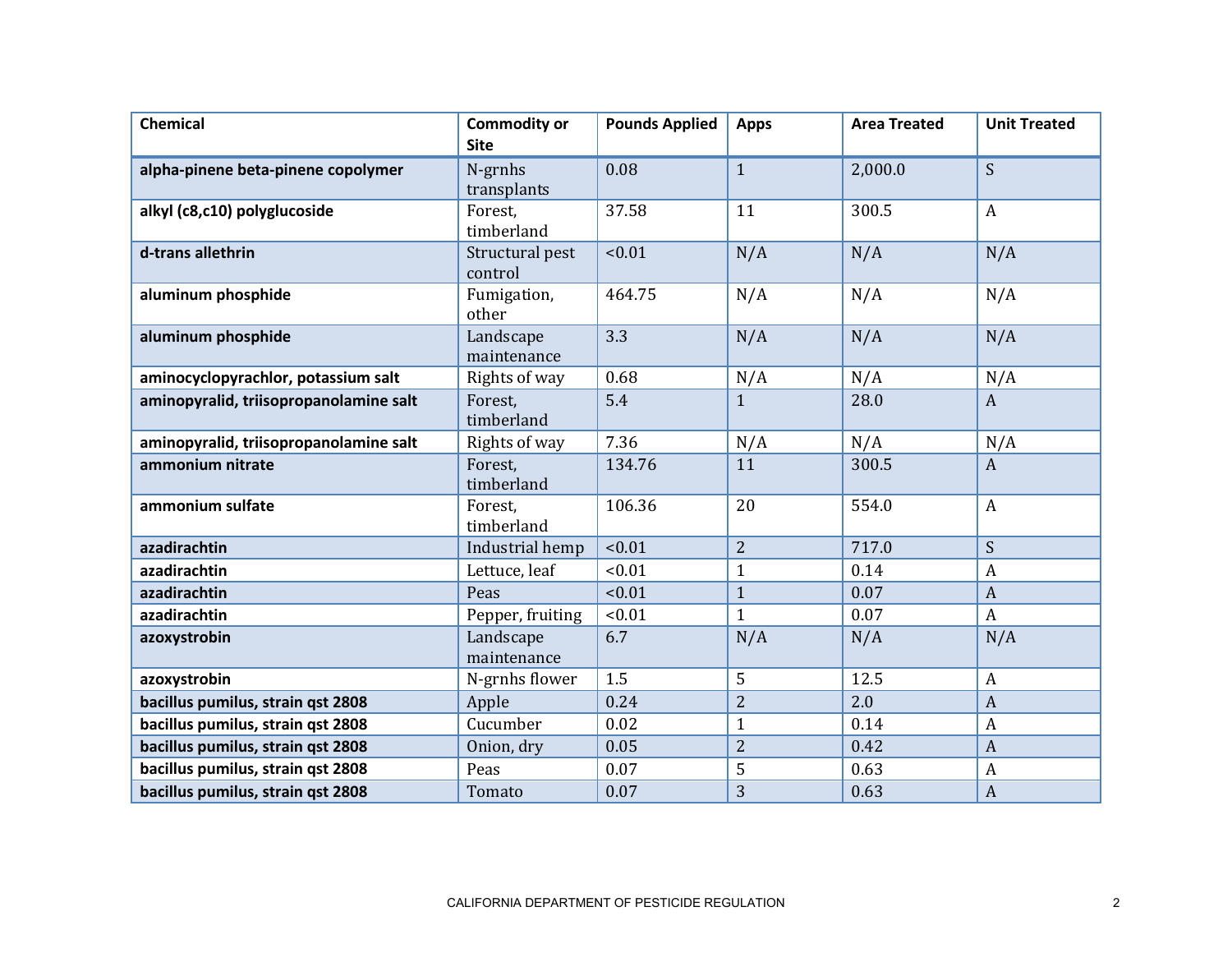| <b>Chemical</b>                                                                                         | <b>Commodity or</b><br><b>Site</b> | <b>Pounds Applied</b> | <b>Apps</b>    | <b>Area Treated</b> | <b>Unit Treated</b> |
|---------------------------------------------------------------------------------------------------------|------------------------------------|-----------------------|----------------|---------------------|---------------------|
| bacillus thuringiensis (berliner), subsp.<br>kurstaki, strain sa-11                                     | N-grnhs flower                     | 2.48                  | 37             | 33.0                | $\boldsymbol{A}$    |
| bacillus thuringiensis (berliner), subsp.<br>kurstaki, strain sa-11                                     | N-outdr flower                     | 1.69                  | $\overline{7}$ | 22.5                | $\overline{A}$      |
| beauveria bassiana strain gha                                                                           | Industrial hemp                    | 4.64                  | 96             | 145,635.0           | S                   |
| benzoic acid                                                                                            | Forest,<br>timberland              | 4.36                  | 26             | 926.0               | $\overline{A}$      |
| benzoic acid                                                                                            | Rights of way                      | 0.28                  | N/A            | N/A                 | N/A                 |
| bifenthrin                                                                                              | Landscape<br>maintenance           | < 0.01                | N/A            | N/A                 | N/A                 |
| bifenthrin                                                                                              | Structural pest<br>control         | 205.66                | N/A            | N/A                 | N/A                 |
| n,n-bis-(2-omega-<br>hydroxypoly(oxyethylene)ethyl)alkylamine,<br>alkyl derived from tallow fatty acids | N-grnhs<br>transplants             | < 0.01                | $\mathbf{1}$   | 2,000.0             | $\mathsf{S}$        |
| borax                                                                                                   | Rights of way                      | 3,620.34              | N/A            | N/A                 | N/A                 |
| borax                                                                                                   | Structural pest<br>control         | 0.82                  | N/A            | N/A                 | N/A                 |
| boric acid                                                                                              | Structural pest<br>control         | 226.67                | N/A            | N/A                 | N/A                 |
| boscalid                                                                                                | N-grnhs flower                     | 2.01                  | 21             | 31.5                | $\boldsymbol{A}$    |
| boscalid                                                                                                | N-outdr flower                     | 5.25                  | 3              | 15.0                | $\boldsymbol{A}$    |
| brodifacoum                                                                                             | Structural pest<br>control         | 0.15                  | N/A            | N/A                 | N/A                 |
| bromadiolone                                                                                            | Structural pest<br>control         | 0.55                  | N/A            | N/A                 | N/A                 |
| bromethalin                                                                                             | Landscape<br>maintenance           | < 0.01                | N/A            | N/A                 | N/A                 |
| burkholderia sp strain a396 cells and<br>fermentation media                                             | Industrial hemp                    | 32.05                 | 17             | 53,234.0            | S                   |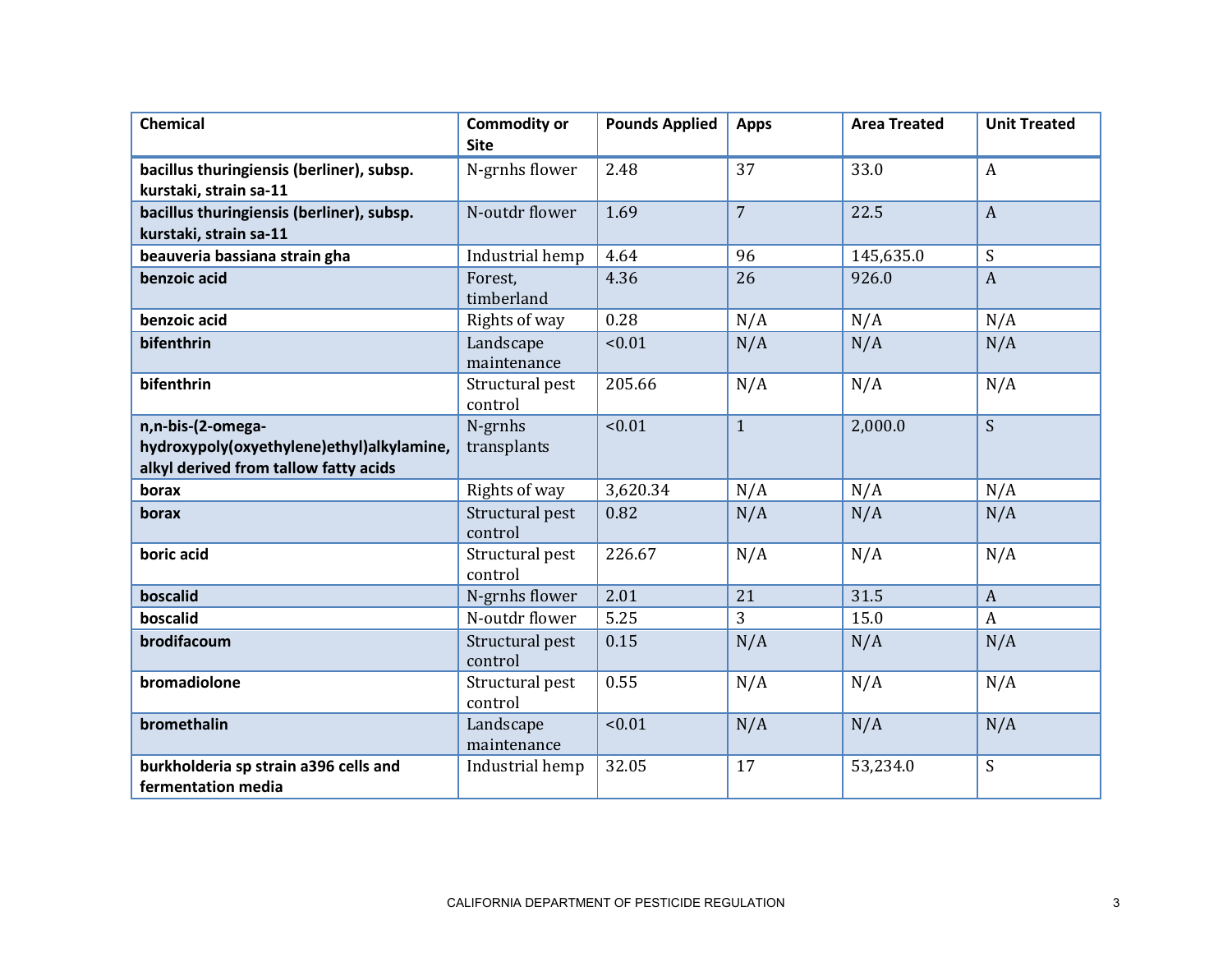| <b>Chemical</b>                           | <b>Commodity or</b><br><b>Site</b> | <b>Pounds Applied</b> | <b>Apps</b>    | <b>Area Treated</b> | <b>Unit Treated</b>       |
|-------------------------------------------|------------------------------------|-----------------------|----------------|---------------------|---------------------------|
|                                           |                                    |                       |                |                     |                           |
| butyl alcohol                             | N-grnhs                            | 0.1                   | $\overline{2}$ | 80,000.0            | S                         |
|                                           | transplants<br>Rights of way       | 0.01                  |                |                     |                           |
| butyl alcohol                             |                                    |                       | N/A            | N/A                 | N/A                       |
| captan                                    | N-outdr flower                     | 214.96                | 40             | 49,360.0            | $\mathbf{U}$              |
| carbaryl                                  | Landscape<br>maintenance           | 19.25                 | N/A            | N/A                 | N/A                       |
| carfentrazone-ethyl                       | Landscape<br>maintenance           | 0.53                  | N/A            | N/A                 | N/A                       |
| chlorfenapyr                              | Structural pest<br>control         | 21.46                 | N/A            | N/A                 | N/A                       |
| 5-chloro-2-methyl-4-isothiazolin-3-one    | Rights of way                      | 0.46                  | N/A            | N/A                 | N/A                       |
| 5-chloro-2-methyl-4-isothiazolin-3-one    | Water<br>(industrial)              | 1.86                  | N/A            | 1.0                 | $\boldsymbol{A}$          |
| 5-chloro-2-methyl-4-isothiazolin-3-one    | Water<br>(industrial)              | 3.71                  | N/A            | 2.0                 | $\overline{U}$            |
| chlorothalonil                            | Landscape<br>maintenance           | 137.63                | N/A            | N/A                 | N/A                       |
| chlorothalonil                            | N-grnhs flower                     | 561.05                | 187            | 399.25              | $\boldsymbol{A}$          |
| chlorothalonil                            | N-grnhs plants<br>in containers    | 14.69                 | 10             | 331,400.0           | S                         |
| chlorothalonil                            | N-grnhs<br>transplants             | 0.9                   | $\mathbf{1}$   | 24,000.0            | S                         |
| chlorothalonil                            | N-outdr flower                     | 70.74                 | 12             | 58.0                | $\boldsymbol{A}$          |
| chlorpyrifos                              | Apple                              | 3.41                  | $\mathbf{1}$   | 2.5                 | $\boldsymbol{A}$          |
| chlorsulfuron                             | Rights of way                      | 1.62                  | N/A            | N/A                 | N/A                       |
| cholecalciferol                           | Structural pest<br>control         | 0.22                  | N/A            | N/A                 | N/A                       |
| chromobacterium subtsugae strain praa4-1  | Industrial hemp                    | 4.04                  | 50             | 255,252.0           | $\boldsymbol{\mathsf{S}}$ |
| citric acid                               | Forest,<br>timberland              | 2.95                  | 20             | 554.0               | $\boldsymbol{A}$          |
| clarified hydrophobic extract of neem oil | <b>Brussels</b> sprout             | 0.24                  | $\overline{2}$ | 0.28                | $\boldsymbol{A}$          |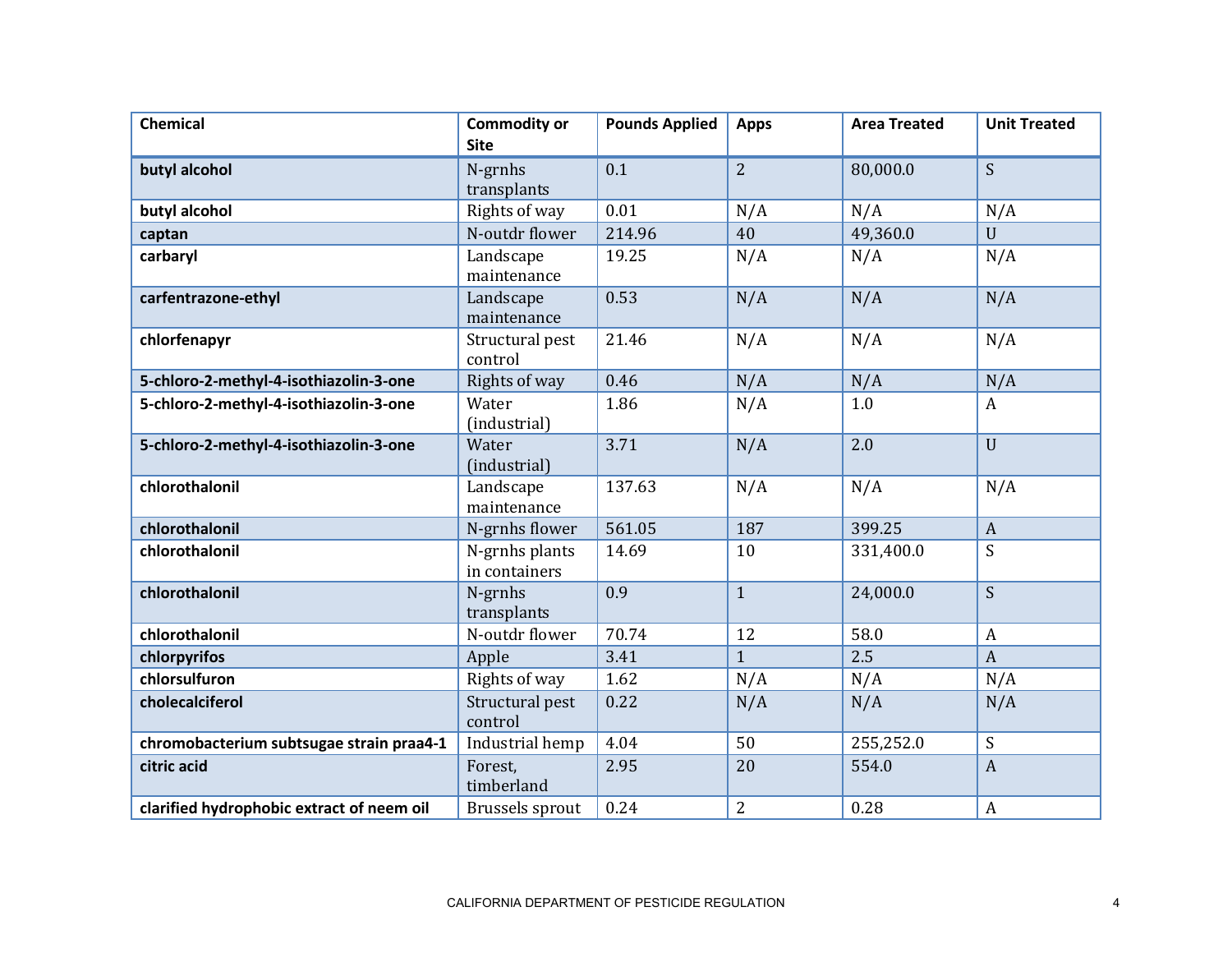| <b>Chemical</b>                           | <b>Commodity or</b><br><b>Site</b> | <b>Pounds Applied</b> | <b>Apps</b>    | <b>Area Treated</b> | <b>Unit Treated</b> |
|-------------------------------------------|------------------------------------|-----------------------|----------------|---------------------|---------------------|
| clarified hydrophobic extract of neem oil | Industrial hemp                    | 25.63                 | 20             | 64,462.0            | S                   |
| clarified hydrophobic extract of neem oil | Pepper, fruiting                   | 0.12                  | $\overline{2}$ | 0.14                | $\boldsymbol{A}$    |
| clopyralid, monoethanolamine salt         | Forest,<br>timberland              | 245.0                 | 49             | 991.4               | $\boldsymbol{A}$    |
| clopyralid, monoethanolamine salt         | Landscape<br>maintenance           | 1.05                  | N/A            | N/A                 | N/A                 |
| clothianidin                              | Landscape<br>maintenance           | 0.01                  | N/A            | N/A                 | N/A                 |
| clothianidin                              | Structural pest<br>control         | 0.01                  | N/A            | N/A                 | N/A                 |
| clothianidin                              | Turf/sod                           | 1.0                   | $\mathbf{1}$   | 2.0                 | $\mathbf{A}$        |
| copper carbonate, basic                   | Rights of way                      | 10.92                 | N/A            | N/A                 | N/A                 |
| copper hydroxide                          | N-grnhs<br>transplants             | 4.32                  | 3              | 48,000.0            | S                   |
| copper hydroxide                          | Rights of way                      | 238.35                | N/A            | N/A                 | N/A                 |
| copper naphthenate                        | Structural pest<br>control         | 0.31                  | N/A            | N/A                 | N/A                 |
| copper octanoate                          | Apple                              | 3.34                  | $\overline{2}$ | 2.0                 | $\boldsymbol{A}$    |
| copper octanoate                          | Cucumber                           | 0.63                  | 3              | 0.42                | $\boldsymbol{A}$    |
| copper octanoate                          | Leek                               | 0.31                  | 3              | 0.21                | $\boldsymbol{A}$    |
| copper octanoate                          | Onion, dry                         | 0.63                  | $\overline{2}$ | 0.42                | $\boldsymbol{A}$    |
| copper octanoate                          | Peas                               | 0.31                  | $\mathbf{1}$   | 0.21                | $\boldsymbol{A}$    |
| copper octanoate                          | Tomato                             | 0.94                  | 3              | 0.63                | $\overline{A}$      |
| cyfluthrin                                | Structural pest<br>control         | 18.16                 | N/A            | N/A                 | N/A                 |
| beta-cyfluthrin                           | Structural pest<br>control         | 3.38                  | N/A            | N/A                 | N/A                 |
| cypermethrin                              | Landscape<br>maintenance           | < 0.01                | N/A            | N/A                 | N/A                 |
| cypermethrin                              | Structural pest<br>control         | 5.99                  | N/A            | N/A                 | N/A                 |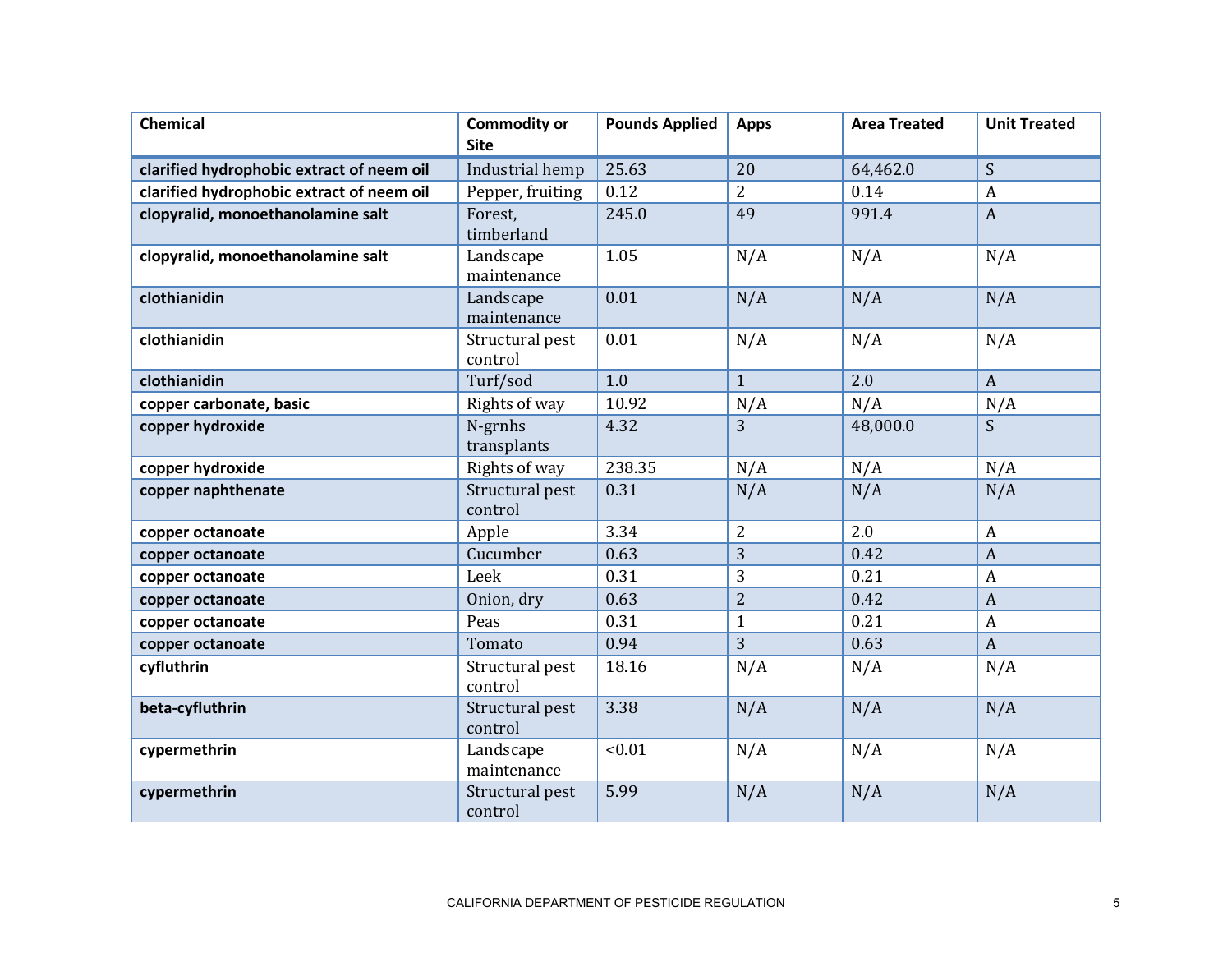| <b>Chemical</b>                                         | <b>Commodity or</b><br><b>Site</b> | <b>Pounds Applied</b> | <b>Apps</b>    | <b>Area Treated</b> | <b>Unit Treated</b> |
|---------------------------------------------------------|------------------------------------|-----------------------|----------------|---------------------|---------------------|
| (s)-cypermethrin                                        | Landscape<br>maintenance           | < 0.01                | N/A            | N/A                 | N/A                 |
| (s)-cypermethrin                                        | Structural pest<br>control         | < 0.01                | N/A            | N/A                 | N/A                 |
| cyprodinil                                              | Apple                              | 2.34                  | $\overline{2}$ | 10.0                | $\boldsymbol{A}$    |
| cyprodinil                                              | N-grnhs flower                     | 14.58                 | 111            | 154.75              | $\boldsymbol{A}$    |
| $2,4-d$                                                 | Landscape<br>maintenance           | 1.33                  | N/A            | N/A                 | N/A                 |
| 2,4-d, dimethylamine salt                               | Forest.<br>timberland              | 1.71                  | $\mathbf{1}$   | 22.0                | $\boldsymbol{A}$    |
| 2,4-d, dimethylamine salt                               | Landscape<br>maintenance           | 0.09                  | N/A            | N/A                 | N/A                 |
| 2,4-d, 2-ethylhexyl ester                               | Landscape<br>maintenance           | 24.29                 | N/A            | N/A                 | N/A                 |
| daminozide                                              | N-outdr flower                     | 2.55                  | $\overline{2}$ | 3.0                 | $\boldsymbol{A}$    |
| decyl phenoxy benzene disulfonic acid,<br>disodium salt | Forest,<br>timberland              | 6.08                  | 20             | 554.0               | $\overline{A}$      |
| deltamethrin                                            | Structural pest<br>control         | 3.27                  | N/A            | N/A                 | N/A                 |
| diatomaceous earth                                      | Structural pest<br>control         | 8.24                  | N/A            | N/A                 | N/A                 |
| dicamba                                                 | Landscape<br>maintenance           | 1.47                  | N/A            | N/A                 | N/A                 |
| dicamba, dimethylamine salt                             | Landscape<br>maintenance           | 0.03                  | N/A            | N/A                 | N/A                 |
| didecyl dimethyl ammonium chloride                      | Structural pest<br>control         | < 0.01                | N/A            | N/A                 | N/A                 |
| diethylene glycol                                       | Rights of way                      | 3.45                  | N/A            | N/A                 | N/A                 |
| difethialone                                            | Structural pest<br>control         | 0.01                  | N/A            | N/A                 | N/A                 |
| diflubenzuron                                           | Structural pest<br>control         | < 0.01                | N/A            | N/A                 | N/A                 |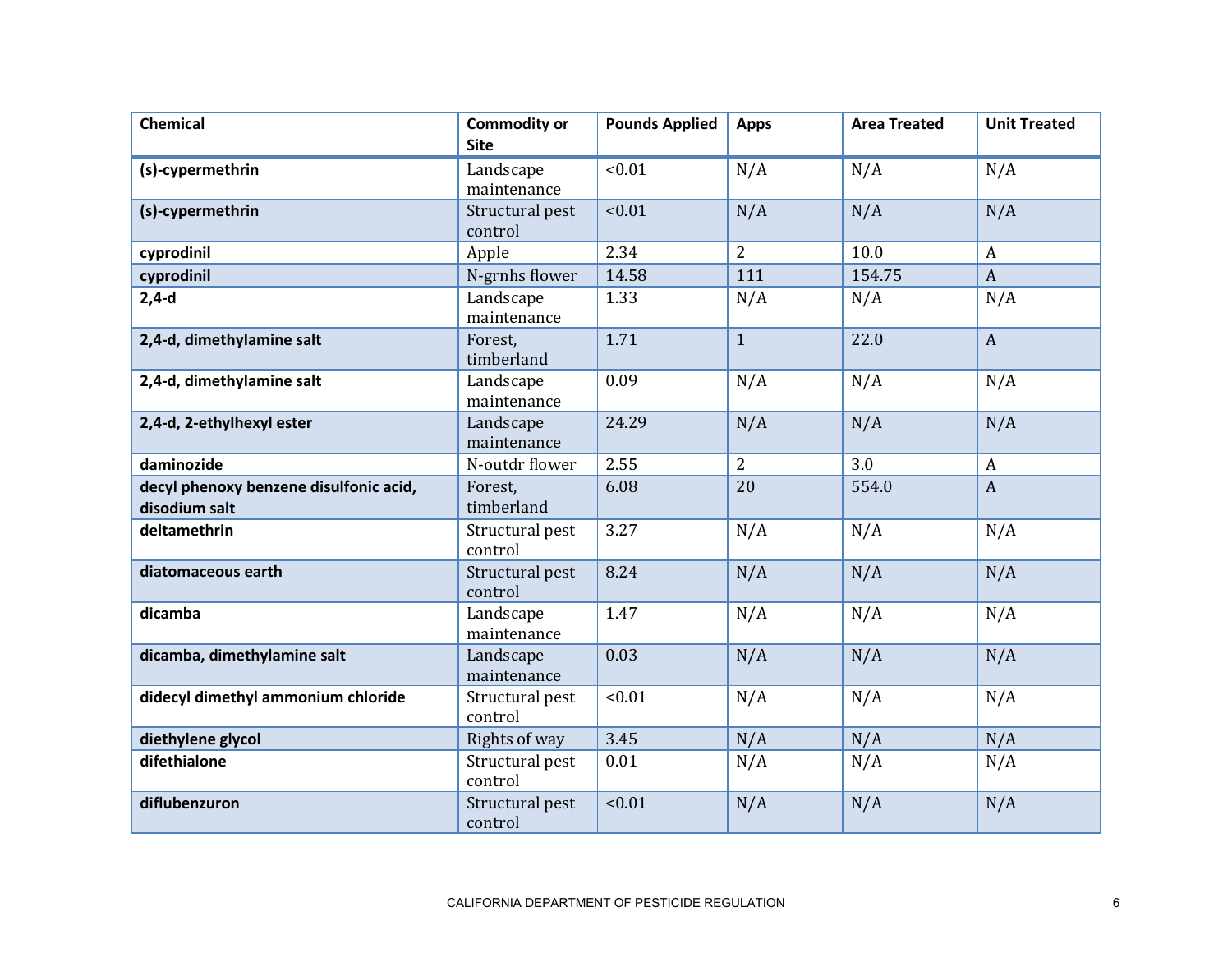| <b>Chemical</b>                                     | <b>Commodity or</b><br><b>Site</b> | <b>Pounds Applied</b> | <b>Apps</b>    | <b>Area Treated</b> | <b>Unit Treated</b> |
|-----------------------------------------------------|------------------------------------|-----------------------|----------------|---------------------|---------------------|
| diglycolamine salt of 3,6-dichloro-o-anisic<br>acid | Landscape<br>maintenance           | 7.94                  | N/A            | N/A                 | N/A                 |
| dimethyl alkyl tertiary amines                      | Forest,<br>timberland              | 4.76                  | 26             | 926.0               | $\boldsymbol{A}$    |
| dimethyl alkyl tertiary amines                      | Rights of way                      | 0.31                  | N/A            | N/A                 | N/A                 |
| dimethylpolysiloxane                                | N-grnhs<br>transplants             | < 0.01                | $\overline{2}$ | 80,000.0            | S                   |
| dimethylpolysiloxane                                | Rights of way                      | 0.08                  | N/A            | N/A                 | N/A                 |
| dinotefuran                                         | N-grnhs plants<br>in containers    | 0.59                  | $\overline{4}$ | 33,600.0            | S                   |
| dinotefuran                                         | Structural pest<br>control         | 15.97                 | N/A            | N/A                 | N/A                 |
| dioctyl dimethyl ammonium chloride                  | Structural pest<br>control         | < 0.01                | N/A            | N/A                 | N/A                 |
| diphacinone                                         | Structural pest<br>control         | < 0.01                | N/A            | N/A                 | N/A                 |
| disodium octaborate tetrahydrate                    | Structural pest<br>control         | 1,470.72              | N/A            | N/A                 | N/A                 |
| dithiopyr                                           | Rights of way                      | 1.5                   | N/A            | N/A                 | N/A                 |
| diuron                                              | N-grnhs flower                     | 5.25                  | 8              | 5.25                | $\boldsymbol{A}$    |
| diuron                                              | N-outdr flower                     | 7.01                  | 3              | 7.0                 | $\boldsymbol{A}$    |
| diuron                                              | Rights of way                      | 8.68                  | N/A            | N/A                 | N/A                 |
| endothall, dipotassium salt                         | Structural pest<br>control         | 0.08                  | N/A            | N/A                 | N/A                 |
| esfenvalerate                                       | Structural pest<br>control         | < 0.01                | N/A            | N/A                 | N/A                 |
| ethephon                                            | Industrial hemp                    | 0.99                  | 6              | 19,200.0            | S                   |
| fatty acids, mixed                                  | Rights of way                      | 6.14                  | N/A            | N/A                 | N/A                 |
| fenhexamid                                          | N-grnhs flower                     | 230.53                | 386            | 615.0               | $\boldsymbol{A}$    |
| fenhexamid                                          | N-outdr flower                     | 0.19                  | $\mathbf{1}$   | 0.5                 | $\boldsymbol{A}$    |
| fenpropathrin                                       | Apple                              | 3.07                  | $\overline{2}$ | 7.5                 | $\boldsymbol{A}$    |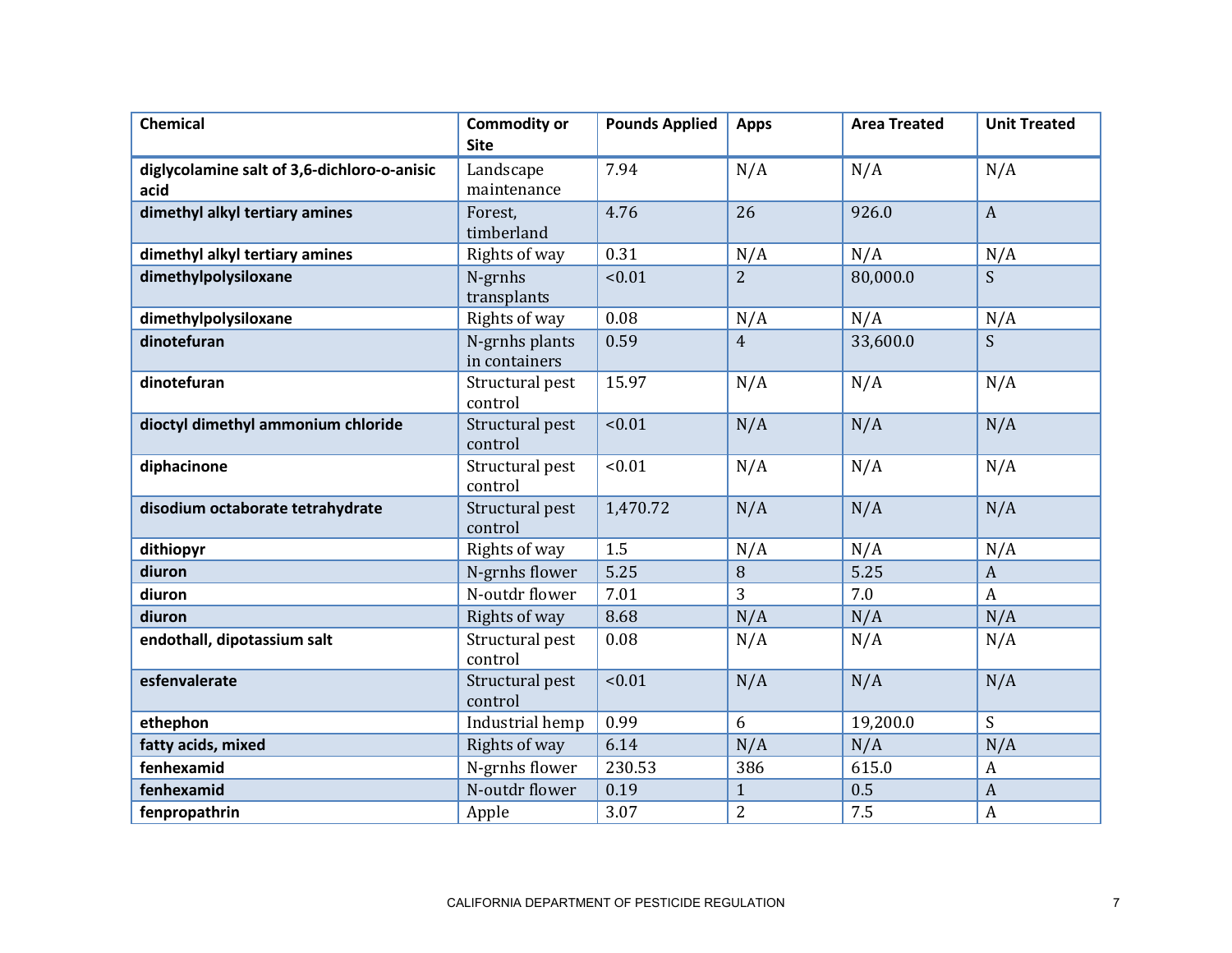| <b>Chemical</b>                 | <b>Commodity or</b><br><b>Site</b> | <b>Pounds Applied</b> | <b>Apps</b>  | <b>Area Treated</b> | <b>Unit Treated</b>       |
|---------------------------------|------------------------------------|-----------------------|--------------|---------------------|---------------------------|
| ferric sodium edta              |                                    | 0.17                  |              | N/A                 |                           |
|                                 | Landscape<br>maintenance           |                       | N/A          |                     | N/A                       |
| ferric sulfate (anhydrous)      | Landscape                          | 2.72                  | N/A          | N/A                 | N/A                       |
|                                 | maintenance                        |                       |              |                     |                           |
| ferrous sulfate (monohydrate)   | Landscape<br>maintenance           | 12.8                  | N/A          | N/A                 | N/A                       |
| fipronil                        | Structural pest<br>control         | 30.5                  | N/A          | N/A                 | N/A                       |
| fludioxonil                     | Landscape<br>maintenance           | 4.2                   | N/A          | N/A                 | N/A                       |
| fludioxonil                     | N-grnhs flower                     | 19.14                 | 143          | 230.5               | $\boldsymbol{A}$          |
| fludioxonil                     | N-outdr flower                     | 5.5                   | 9            | 44.0                | $\boldsymbol{A}$          |
| flumioxazin                     | Rights of way                      | 0.26                  | N/A          | N/A                 | N/A                       |
| fluopyram                       | Landscape<br>maintenance           | 1.34                  | N/A          | N/A                 | N/A                       |
| fluopyram                       | N-grnhs flower                     | 2.73                  | 14           | 25.75               | $\boldsymbol{A}$          |
| tau-fluvalinate                 | Landscape<br>maintenance           | 0.01                  | N/A          | N/A                 | N/A                       |
| foramsulfuron                   | Rights of way                      | 0.05                  | N/A          | N/A                 | N/A                       |
| fosetyl-al                      | N-grnhs flower                     | 0.65                  | $\mathbf{1}$ | 1.0                 | $\mathbf{A}$              |
| glufosinate-ammonium            | Rights of way                      | 5.78                  | N/A          | N/A                 | N/A                       |
| glyphosate, dimethylamine salt  | Forest,<br>timberland              | 273.36                | 9            | 186.3               | $\overline{A}$            |
| glyphosate, dimethylamine salt  | Rights of way                      | 41.93                 | N/A          | N/A                 | N/A                       |
| glyphosate, isopropylamine salt | Apple                              | 0.94                  | $\mathbf{1}$ | 5.0                 | $\boldsymbol{A}$          |
| glyphosate, isopropylamine salt | Forest.<br>timberland              | 803.15                | 32           | 846.7               | $\boldsymbol{A}$          |
| glyphosate, isopropylamine salt | Landscape<br>maintenance           | 123.0                 | N/A          | N/A                 | N/A                       |
| glyphosate, isopropylamine salt | N-grnhs<br>transplants             | 1.12                  | 7            | 29,000.0            | $\boldsymbol{\mathsf{S}}$ |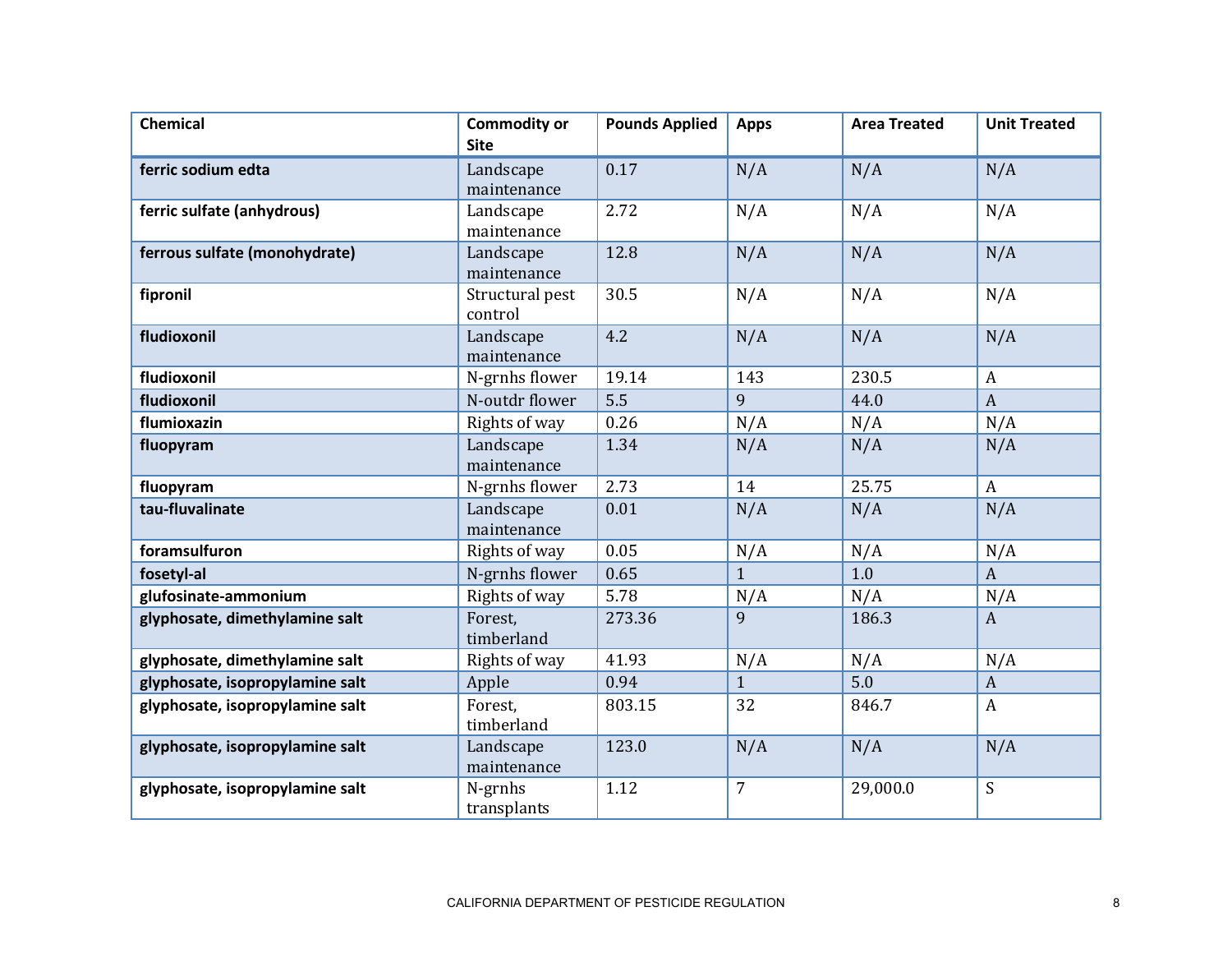| <b>Chemical</b>                                                                      | <b>Commodity or</b><br><b>Site</b> | <b>Pounds Applied</b> | <b>Apps</b>    | <b>Area Treated</b> | <b>Unit Treated</b> |
|--------------------------------------------------------------------------------------|------------------------------------|-----------------------|----------------|---------------------|---------------------|
| glyphosate, isopropylamine salt                                                      | Rights of way                      | 109.32                | N/A            | N/A                 | N/A                 |
| glyphosate, isopropylamine salt                                                      | Structural pest<br>control         | 0.02                  | N/A            | N/A                 | N/A                 |
| glyphosate, isopropylamine salt                                                      | Uncultivated ag                    | 1.94                  | 3              | 63,000.0            | S                   |
| glyphosate, potassium salt                                                           | N-grnhs flower                     | 21.56                 | $\mathbf{1}$   | 17.0                | $\mathbf{A}$        |
| glyphosate, potassium salt                                                           | N-outdr flower                     | 12.68                 | $\overline{4}$ | 10.0                | $\boldsymbol{A}$    |
| glyphosate, potassium salt                                                           | Rights of way                      | 19.52                 | N/A            | N/A                 | N/A                 |
| hexazinone                                                                           | Forest,<br>timberland              | 50.63                 | $\overline{2}$ | 47.0                | $\boldsymbol{A}$    |
| hexythiazox                                                                          | N-grnhs flower                     | 0.53                  | $\overline{2}$ | 4.25                | $\boldsymbol{A}$    |
| hexythiazox                                                                          | N-outdr flower                     | 0.44                  | $\overline{2}$ | 3.5                 | $\overline{A}$      |
| hydrogen peroxide                                                                    | Industrial hemp                    | 0.03                  | 3              | 922.0               | S                   |
| hydrogen peroxide                                                                    | N-grnhs flower                     | 0.46                  | $\overline{2}$ | 0.75                | $\boldsymbol{A}$    |
| hydrogen peroxide                                                                    | Onion, dry                         | 0.23                  | $\mathbf{1}$   | 0.21                | $\boldsymbol{A}$    |
| hydrogen peroxide                                                                    | Peas                               | 0.15                  | $\mathbf{1}$   | 0.14                | $\boldsymbol{A}$    |
| hydroprene                                                                           | Structural pest<br>control         | 3.18                  | N/A            | N/A                 | N/A                 |
| 1-(2-hydroxyethyl)-2-alkyl-2-imidazoline,<br>alkyl derived from tall oil fatty acids | Industrial site                    | 103.12                | N/A            | 1.0                 | $\overline{U}$      |
| 2-(3-hydroxypropyl)-hepta-methyl<br>trisiloxane, ethoxylated, acetate                | Forest,<br>timberland              | 16.09                 | $\mathbf{1}$   | 56.0                | $\mathbf{A}$        |
| iba                                                                                  | N-grnhs<br>transplants             | 0.01                  | 3              | 6,000.0             | S                   |
| imazapyr, isopropylamine salt                                                        | Forest,<br>timberland              | 5,158.26              | 338            | 11,678.29           | $\boldsymbol{A}$    |
| imazapyr, isopropylamine salt                                                        | Rights of way                      | 24.24                 | N/A            | N/A                 | N/A                 |
| imazapyr, isopropylamine salt                                                        | Uncultivated ag                    | 0.03                  | 3              | 63,000.0            | S                   |
| imidacloprid                                                                         | Landscape<br>maintenance           | 1.02                  | N/A            | N/A                 | N/A                 |
| imidacloprid                                                                         | N-grnhs<br>transplants             | 0.13                  | $\mathbf{1}$   | 16,000.0            | ${\mathsf S}$       |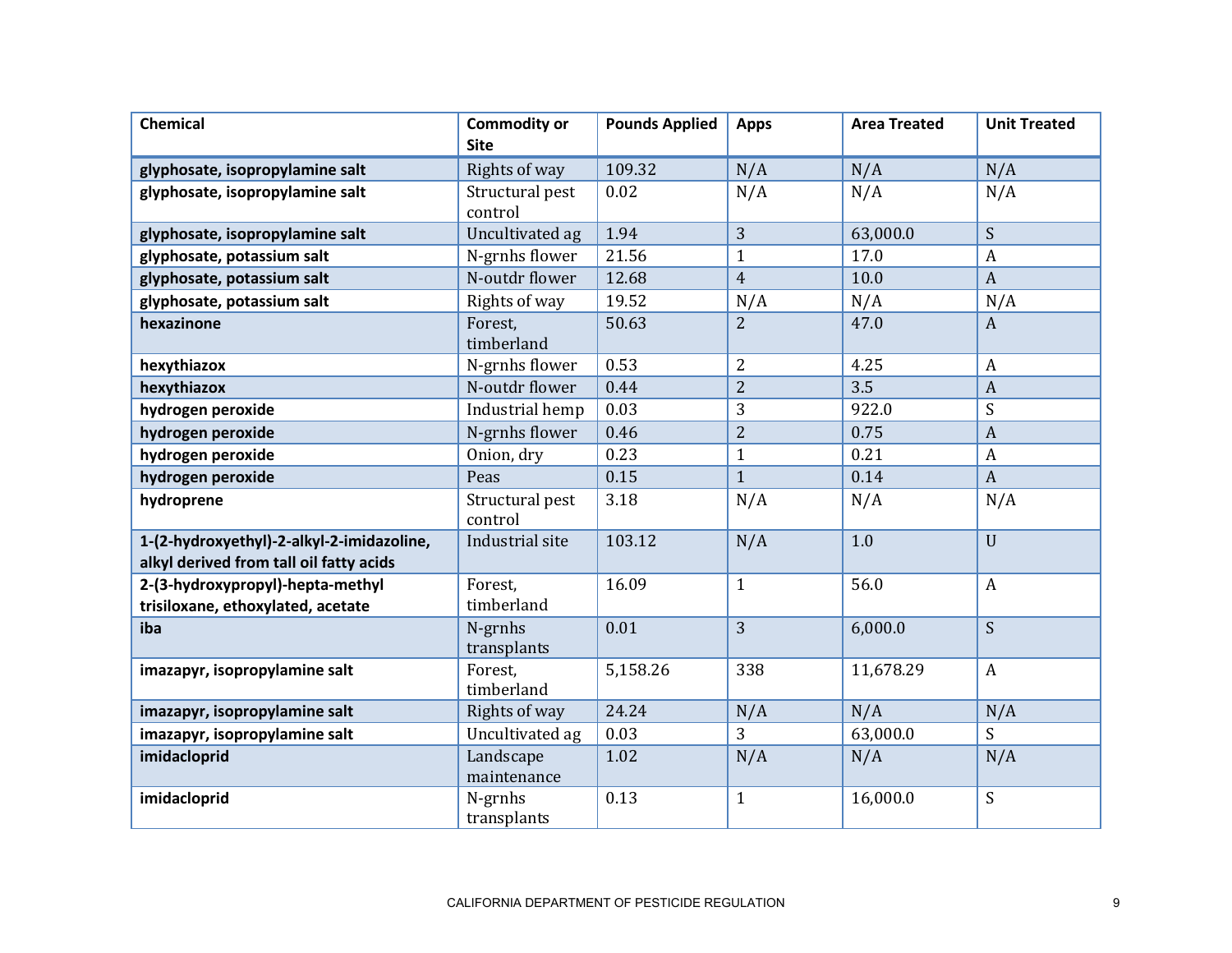| <b>Chemical</b>                         | <b>Commodity or</b><br><b>Site</b> | <b>Pounds Applied</b> | <b>Apps</b>    | <b>Area Treated</b> | <b>Unit Treated</b> |
|-----------------------------------------|------------------------------------|-----------------------|----------------|---------------------|---------------------|
| imidacloprid                            | Structural pest<br>control         | 28.06                 | N/A            | N/A                 | N/A                 |
| imidacloprid                            | Turf/sod                           | 1.97                  | $\mathbf{1}$   | 2.0                 | $\boldsymbol{A}$    |
| indaziflam                              | Rights of way                      | 2.38                  | N/A            | N/A                 | N/A                 |
| indoxacarb                              | Structural pest<br>control         | 1.11                  | N/A            | N/A                 | N/A                 |
| iodosulfuron-methyl-sodium              | Rights of way                      | 10.01                 | N/A            | N/A                 | N/A                 |
| iprodione                               | N-grnhs flower                     | 293.59                | 337            | 595.75              | $\boldsymbol{A}$    |
| iprodione                               | N-outdr flower                     | 2.23                  | 3              | 4.5                 | $\mathbf{A}$        |
| iprodione                               | N-outdr flower                     | 105.43                | 40             | 49,360.0            | $\mathbf U$         |
| iprodione                               | Turf/sod                           | 5.0                   | $\mathbf{1}$   | 2.0                 | $\overline{A}$      |
| iron phosphate                          | Structural pest<br>control         | 4.27                  | N/A            | N/A                 | N/A                 |
| isopropylamine dodecylbenzene sulfonate | Rights of way                      | 0.05                  | N/A            | N/A                 | N/A                 |
| lambda-cyhalothrin                      | Landscape<br>maintenance           | < 0.01                | N/A            | N/A                 | N/A                 |
| lambda-cyhalothrin                      | Structural pest<br>control         | 9.95                  | N/A            | N/A                 | N/A                 |
| lecithin                                | Forest.<br>timberland              | 201.41                | 44             | 749.2               | $\mathbf{A}$        |
| lecithin                                | Rights of way                      | 2.03                  | N/A            | N/A                 | N/A                 |
| lime-sulfur                             | Grape                              | 276.59                | $\mathbf{1}$   | 8.0                 | $\boldsymbol{A}$    |
| lime-sulfur                             | Peach                              | 30.79                 | $\mathbf{1}$   | 3.0                 | $\overline{A}$      |
| limonene                                | Structural pest<br>control         | 58.5                  | N/A            | N/A                 | N/A                 |
| linuron                                 | N-grnhs flower                     | 4.55                  | 25             | 29.0                | $\mathbf{A}$        |
| mancozeb                                | Apple                              | 45.0                  | $\overline{4}$ | 20.0                | $\mathbf{A}$        |
| mcpa, dimethylamine salt                | Landscape<br>maintenance           | 0.19                  | N/A            | N/A                 | N/A                 |
| mcpp-p, dimethylamine salt              | Landscape<br>maintenance           | 0.01                  | N/A            | N/A                 | N/A                 |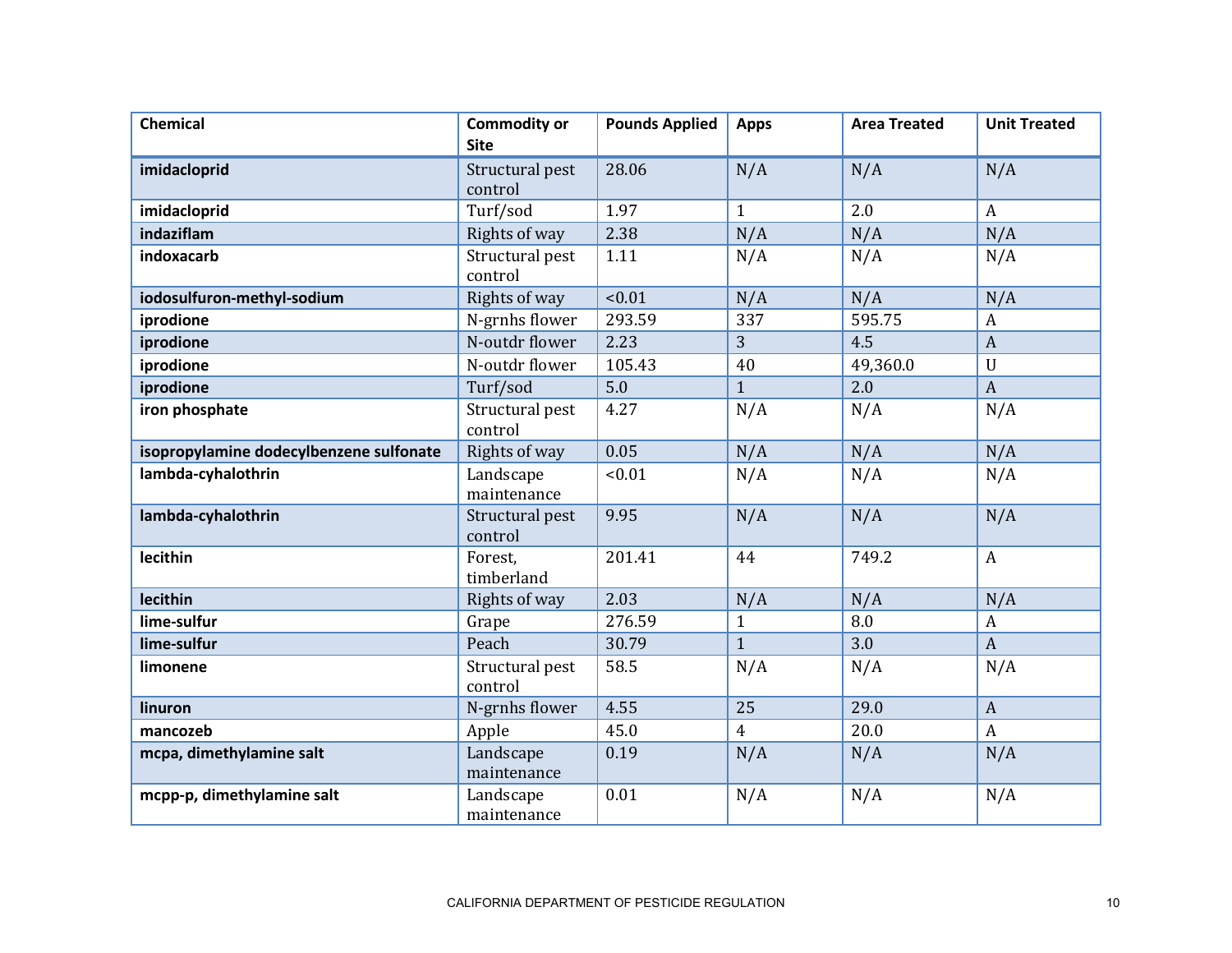| <b>Chemical</b>               | <b>Commodity or</b>             | <b>Pounds Applied</b> | <b>Apps</b>    | <b>Area Treated</b> | <b>Unit Treated</b> |
|-------------------------------|---------------------------------|-----------------------|----------------|---------------------|---------------------|
|                               | <b>Site</b>                     |                       |                |                     |                     |
| mecoprop-p                    | Landscape                       | 5.59                  | N/A            | N/A                 | N/A                 |
|                               | maintenance                     |                       |                |                     |                     |
| mefenoxam                     | N-grnhs flower                  | 0.02                  | $\mathbf{1}$   | 1.0                 | $\boldsymbol{A}$    |
| mefenoxam                     | N-grnhs                         | 0.24                  | $\mathbf{1}$   | 12,000.0            | S                   |
|                               | transplants                     |                       |                |                     |                     |
| mefenoxam, other related      | N-grnhs flower                  | < 0.01                | $\mathbf{1}$   | 1.0                 | $\boldsymbol{A}$    |
| mefenoxam, other related      | N-grnhs<br>transplants          | 0.01                  | $\mathbf{1}$   | 12,000.0            | S                   |
| metaldehyde                   | Landscape<br>maintenance        | 0.83                  | N/A            | N/A                 | N/A                 |
| metaldehyde                   | N-grnhs plants<br>in containers | 0.7                   | $\overline{2}$ | 100,800.0           | S                   |
| metaldehyde                   | Structural pest<br>control      | 0.61                  | N/A            | N/A                 | N/A                 |
| metam-sodium                  | Rights of way                   | 4,553.65              | N/A            | N/A                 | N/A                 |
| s-methoprene                  | Structural pest                 | 0.01                  | N/A            | N/A                 | N/A                 |
|                               | control                         |                       |                |                     |                     |
| methylated soybean oil        | Forest,<br>timberland           | 10,244.62             | 220            | 5,434.71            | $\mathbf{A}$        |
| methylated soybean oil        | Rights of way                   | 181.92                | N/A            | N/A                 | N/A                 |
| 2-methyl-4-isothiazolin-3-one | Rights of way                   | 0.16                  | N/A            | N/A                 | N/A                 |
| 2-methyl-4-isothiazolin-3-one | Water<br>(industrial)           | 0.65                  | N/A            | 1.0                 | $\mathbf{A}$        |
| 2-methyl-4-isothiazolin-3-one | Water<br>(industrial)           | 1.3                   | N/A            | 2.0                 | $\mathbf U$         |
| metofluthrin                  | Structural pest<br>control      | < 0.01                | N/A            | N/A                 | N/A                 |
| mineral oil                   | Apple                           | 140.54                | $\mathbf{1}$   | 5.0                 | $\overline{A}$      |
| mineral oil                   | Forest,<br>timberland           | 323.05                | 33             | 531.7               | $\mathbf{A}$        |
| mineral oil                   | Industrial hemp                 | 4.22                  | 16             | 10,615.0            | S                   |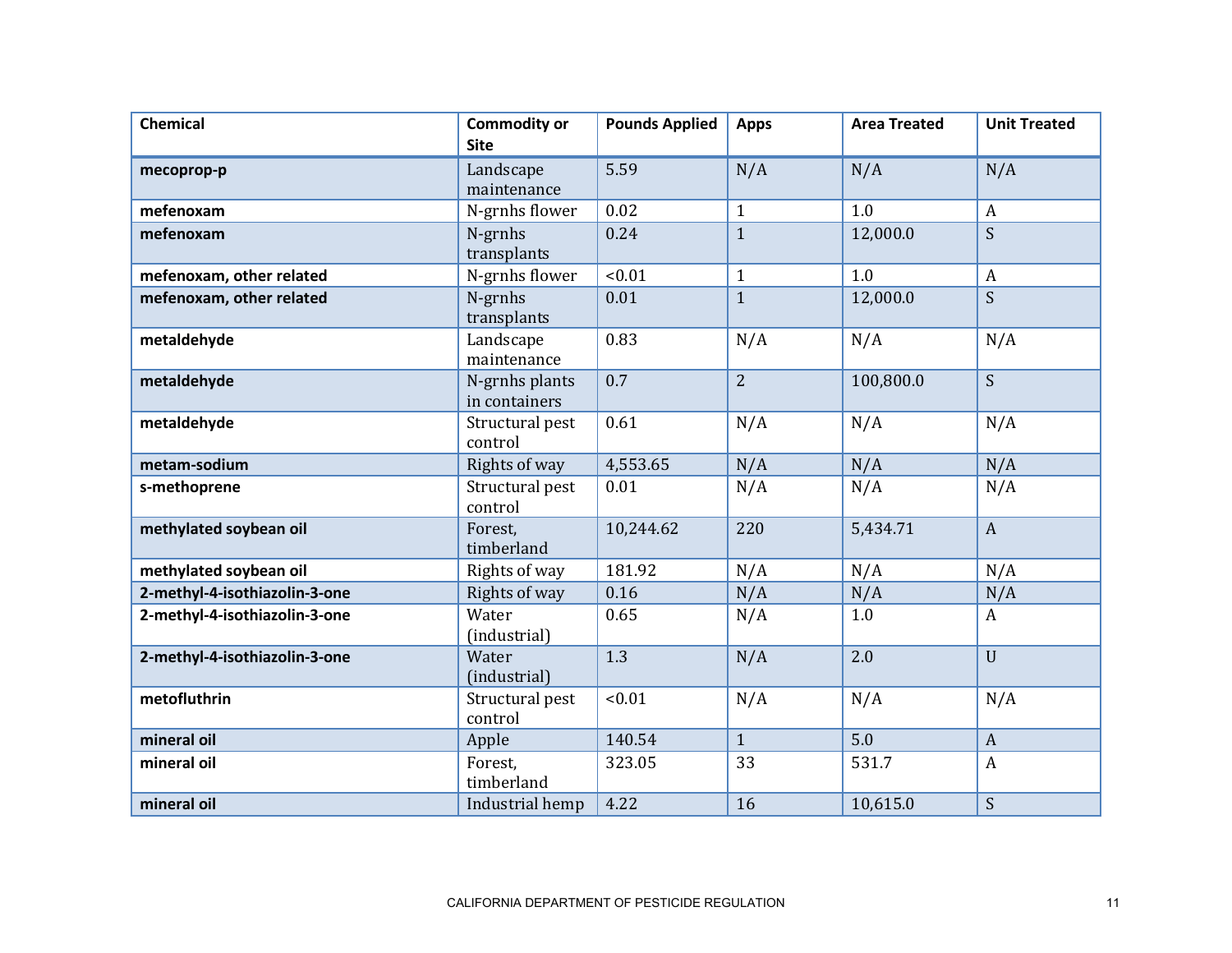| <b>Chemical</b>                                                                        | <b>Commodity or</b><br><b>Site</b> | <b>Pounds Applied</b> | <b>Apps</b>    | <b>Area Treated</b> | <b>Unit Treated</b>       |
|----------------------------------------------------------------------------------------|------------------------------------|-----------------------|----------------|---------------------|---------------------------|
| mineral oil                                                                            | N-grnhs<br>transplants             | 0.02                  | $\mathbf{1}$   | 2,000.0             | S                         |
| mineral oil                                                                            | Rights of way                      | 0.55                  | N/A            | N/A                 | N/A                       |
| modified phthalic glycerol alkyd resin                                                 | Apple                              | 11.94                 | 6              | 30.0                | $\boldsymbol{A}$          |
| msma                                                                                   | Landscape<br>maintenance           | 0.03                  | N/A            | N/A                 | N/A                       |
| muscalure                                                                              | Structural pest<br>control         | < 0.01                | N/A            | N/A                 | N/A                       |
| myclobutanil                                                                           | Apple                              | 3.75                  | 3              | 15.0                | $\boldsymbol{A}$          |
| myclobutanil                                                                           | N-grnhs flower                     | 0.44                  | 8              | 4.25                | $\boldsymbol{A}$          |
| myclobutanil                                                                           | N-outdr flower                     | 0.24                  | 3              | 4.0                 | $\overline{A}$            |
| alpha-(para-nonylphenyl)-omega-<br>hydroxypoly(oxyethylene)                            | Forest.<br>timberland              | 1,786.49              | 206            | 4,363.41            | $\boldsymbol{A}$          |
| alpha-(para-nonylphenyl)-omega-<br>hydroxypoly(oxyethylene)                            | N-grnhs<br>transplants             | 0.83                  | $\overline{2}$ | 80,000.0            | S                         |
| alpha-(para-nonylphenyl)-omega-<br>hydroxypoly(oxyethylene)                            | Rights of way                      | 33.84                 | N/A            | N/A                 | N/A                       |
| alpha-(para-nonylphenyl)-omega-<br>hydroxypoly (oxyethylene) sulfate,<br>ammonium salt | Rights of way                      | < 0.01                | N/A            | N/A                 | N/A                       |
| nosema locustae spores                                                                 | Industrial hemp                    | < 0.01                | $\mathbf{1}$   | 1.0                 | $\boldsymbol{\mathsf{A}}$ |
| novaluron                                                                              | Structural pest<br>control         | 0.95                  | N/A            | N/A                 | N/A                       |
| noviflumuron                                                                           | Structural pest<br>control         | 0.69                  | N/A            | N/A                 | N/A                       |
| n-octyl bicycloheptene dicarboximide                                                   | Structural pest<br>control         | 1.57                  | N/A            | N/A                 | N/A                       |
| octyl decyl dimethyl ammonium chloride                                                 | Structural pest<br>control         | 0.01                  | N/A            | N/A                 | N/A                       |
| oleic acid, methyl ester                                                               | Forest,<br>timberland              | 657.72                | 34             | 372.7               | $\boldsymbol{A}$          |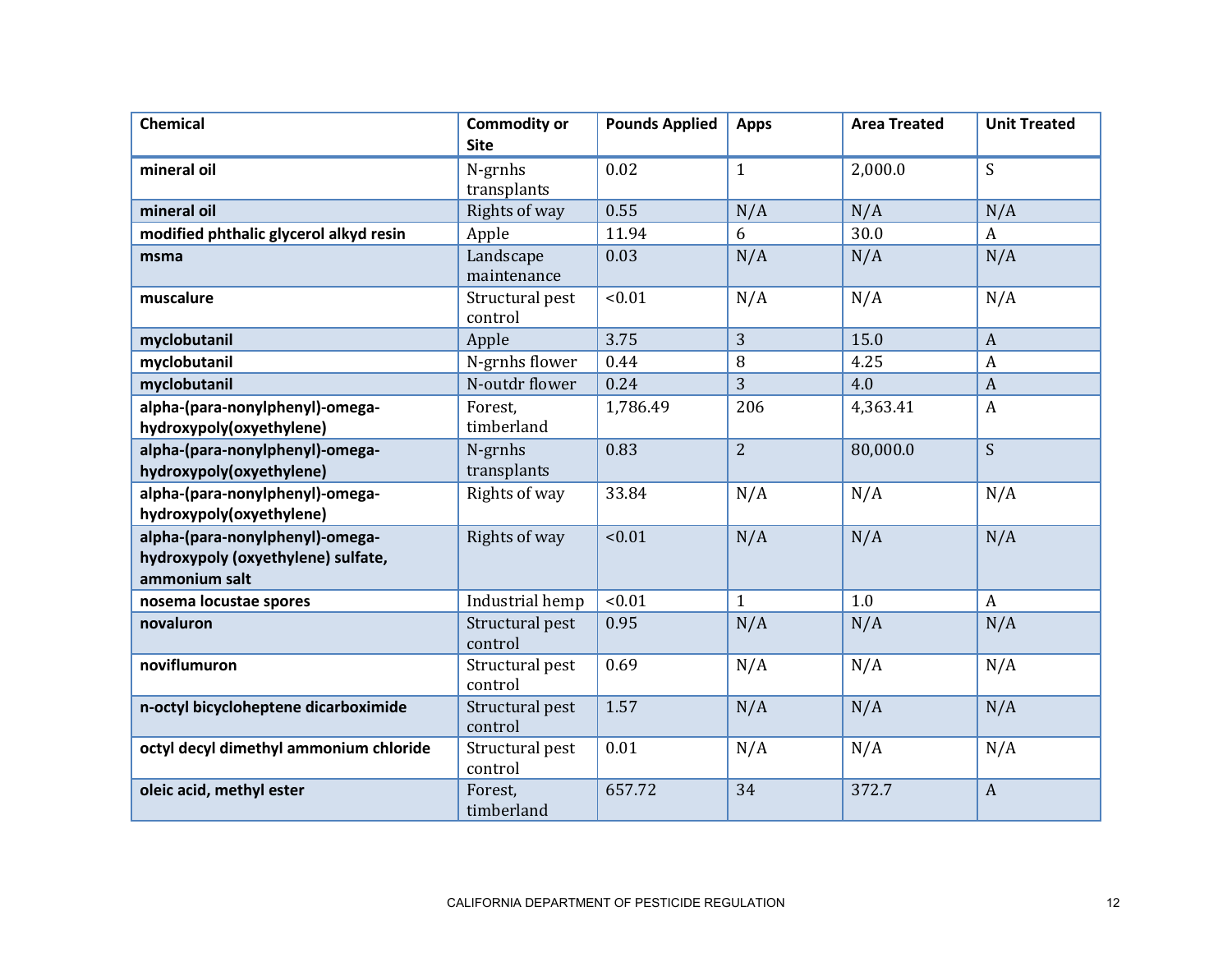| <b>Chemical</b>                   | <b>Commodity or</b><br><b>Site</b> | <b>Pounds Applied</b> | <b>Apps</b>    | <b>Area Treated</b> | <b>Unit Treated</b> |
|-----------------------------------|------------------------------------|-----------------------|----------------|---------------------|---------------------|
| oryzalin                          | Landscape<br>maintenance           | 15.16                 | N/A            | N/A                 | N/A                 |
| oxyfluorfen                       | Forest,<br>timberland              | 404.04                | 12             | 280.7               | $\mathbf{A}$        |
| oxyfluorfen                       | N-grnhs<br>transplants             | 0.03                  | $\mathbf{1}$   | 5,000.0             | S                   |
| pcnb                              | Landscape<br>maintenance           | 62.98                 | N/A            | N/A                 | N/A                 |
| pcnb                              | Turf/sod                           | 31.49                 | 3              | 6.2                 | $\boldsymbol{A}$    |
| penoxsulam                        | Forest,<br>timberland              | 8.52                  | 12             | 280.7               | $\overline{A}$      |
| penoxsulam                        | Landscape<br>maintenance           | 0.06                  | N/A            | N/A                 | N/A                 |
| penthiopyrad                      | Landscape<br>maintenance           | 2.06                  | N/A            | N/A                 | N/A                 |
| permethrin                        | Structural pest<br>control         | 21.01                 | N/A            | N/A                 | N/A                 |
| peroxyacetic acid                 | Industrial hemp                    | < 0.01                | $\overline{2}$ | 717.0               | S                   |
| petroleum oil, paraffin based     | Rights of way                      | 7.89                  | N/A            | N/A                 | N/A                 |
| phenothrin                        | Landscape<br>maintenance           | < 0.01                | N/A            | N/A                 | N/A                 |
| phenothrin                        | Structural pest<br>control         | 0.35                  | N/A            | N/A                 | N/A                 |
| phenylethyl propionate            | Structural pest<br>control         | 0.36                  | N/A            | N/A                 | N/A                 |
| piperonyl butoxide                | N-grnhs<br>transplants             | 0.7                   | 5              | 18,000.0            | S                   |
| piperonyl butoxide                | Structural pest<br>control         | 4.23                  | N/A            | N/A                 | N/A                 |
| piperonyl butoxide, other related | Structural pest<br>control         | 0.77                  | N/A            | N/A                 | N/A                 |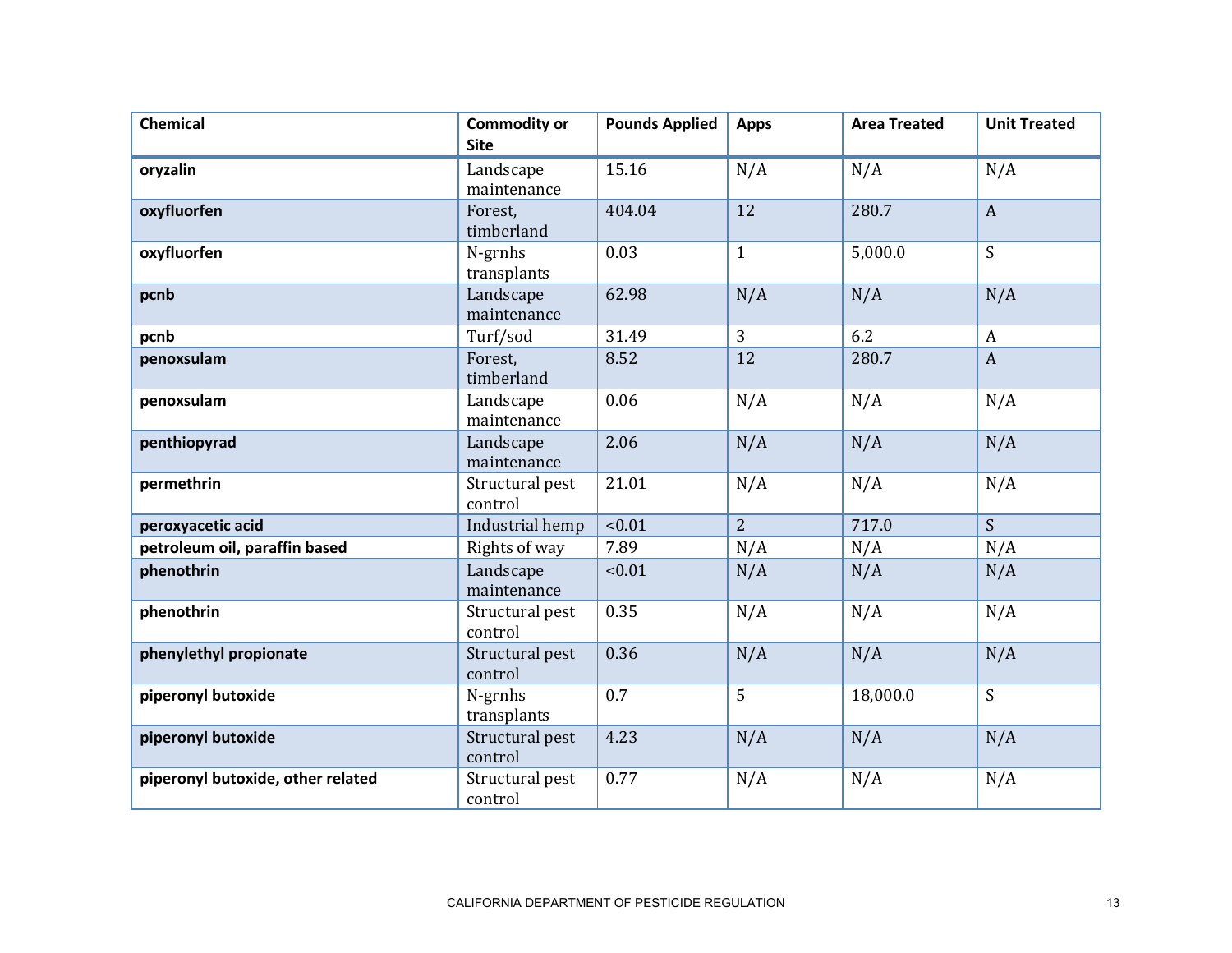| <b>Chemical</b>                                                                                                | <b>Commodity or</b><br><b>Site</b> | <b>Pounds Applied</b> | <b>Apps</b>    | <b>Area Treated</b> | <b>Unit Treated</b> |
|----------------------------------------------------------------------------------------------------------------|------------------------------------|-----------------------|----------------|---------------------|---------------------|
| polyethoxylated castor oil                                                                                     | Forest,<br>timberland              | 42.11                 | 11             | 300.5               | $\boldsymbol{A}$    |
| poly(oxy-1,2-ethanediyl), alpha-hydro-<br>omega-hydroxy-, mono-c11-14-isoalkyl<br>ethers, c13-rich, phosphates | Forest,<br>timberland              | 4.32                  | 11             | 300.5               | $\boldsymbol{A}$    |
| polyoxyethylene sorbitan mixed fatty acid<br>esters                                                            | Rights of way                      | 0.08                  | N/A            | N/A                 | N/A                 |
| polyoxyethylene sorbitan monooleate                                                                            | Rights of way                      | 0.18                  | N/A            | N/A                 | N/A                 |
| polyoxyethylene sorbitan trioleate                                                                             | Rights of way                      | 1.19                  | N/A            | N/A                 | N/A                 |
| potash soap                                                                                                    | Industrial hemp                    | 2.07                  | $\overline{7}$ | 8,899.21            | S                   |
| potassium bicarbonate                                                                                          | Industrial hemp                    | 0.03                  | $\overline{4}$ | 6,600.0             | S                   |
| potassium carbonate                                                                                            | Forest,<br>timberland              | 1.68                  | $\mathbf{1}$   | 88.0                | $\mathbf{A}$        |
| potassium phosphite                                                                                            | Industrial hemp                    | 0.01                  | $\mathbf{1}$   | 205.0               | $\overline{S}$      |
| prallethrin                                                                                                    | Landscape<br>maintenance           | 0.01                  | N/A            | N/A                 | N/A                 |
| prallethrin                                                                                                    | Structural pest<br>control         | 0.1                   | N/A            | N/A                 | N/A                 |
| propiconazole                                                                                                  | Landscape<br>maintenance           | 16.45                 | N/A            | N/A                 | N/A                 |
| pymetrozine                                                                                                    | N-grnhs flower                     | 17.24                 | 132            | 211.0               | $\boldsymbol{A}$    |
| pymetrozine                                                                                                    | N-outdr flower                     | 0.31                  | $\mathbf{1}$   | 4.0                 | A                   |
| pyraclostrobin                                                                                                 | N-grnhs flower                     | 3.95                  | 21             | 31.5                | $\overline{A}$      |
| pyraclostrobin                                                                                                 | N-outdr flower                     | 68.8                  | 40             | 49,360.0            | $\mathbf U$         |
| pyrethrins                                                                                                     | <b>Broccoli</b>                    | 0.02                  | 3              | 0.84                | $\boldsymbol{A}$    |
| pyrethrins                                                                                                     | Brussels sprout                    | < 0.01                | $\mathbf{1}$   | 0.14                | $\boldsymbol{A}$    |
| pyrethrins                                                                                                     | Cucumber                           | < 0.01                | $\mathbf{1}$   | 0.14                | $\boldsymbol{A}$    |
| pyrethrins                                                                                                     | Industrial hemp                    | 0.02                  | 9              | 14,680.0            | S                   |
| pyrethrins                                                                                                     | N-grnhs<br>transplants             | 0.07                  | 5              | 18,000.0            | S                   |
| pyrethrins                                                                                                     | Pepper, fruiting                   | < 0.01                | $\mathbf{1}$   | 0.07                | $\boldsymbol{A}$    |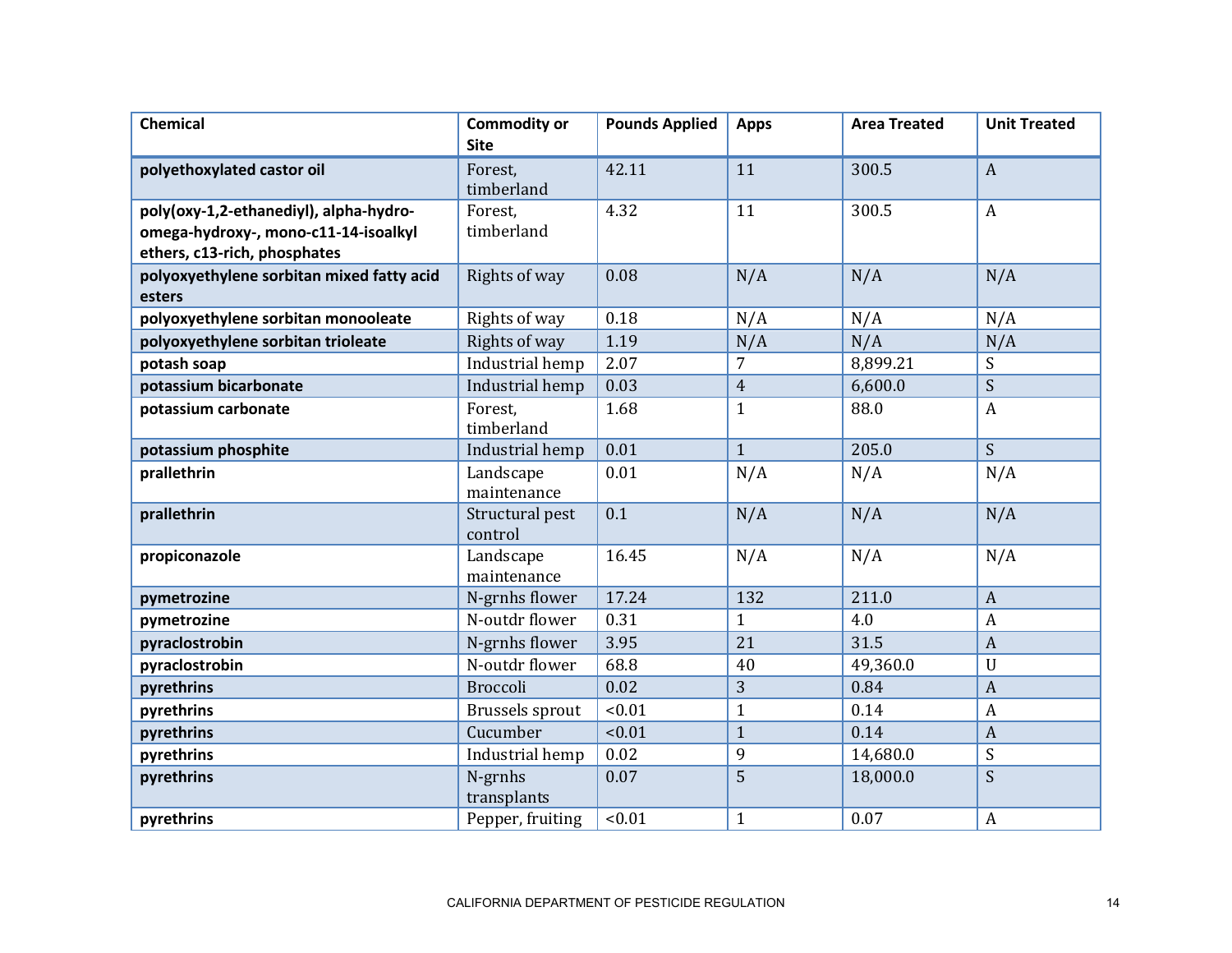| <b>Chemical</b>                           | <b>Commodity or</b><br><b>Site</b> | <b>Pounds Applied</b> | <b>Apps</b>    | <b>Area Treated</b> | <b>Unit Treated</b> |
|-------------------------------------------|------------------------------------|-----------------------|----------------|---------------------|---------------------|
| pyrethrins                                | Structural pest<br>control         | 0.65                  | N/A            | N/A                 | N/A                 |
| pyrimethanil                              | N-grnhs flower                     | 8.17                  | 14             | 25.75               | $\mathbf{A}$        |
| pyriproxyfen                              | Structural pest<br>control         | 1.46                  | N/A            | N/A                 | N/A                 |
| qst 713 strain of dried bacillus subtilis | <b>Broccoli</b>                    | 0.04                  | $\mathbf{1}$   | 0.21                | $\mathbf{A}$        |
| quinclorac                                | Landscape<br>maintenance           | 0.03                  | N/A            | N/A                 | N/A                 |
| reynoutria sachalinensis                  | Industrial hemp                    | 2.1                   | 41             | 156,688.0           | S                   |
| reynoutria sachalinensis                  | N-grnhs flower                     | 1.63                  | 10             | 14.75               | $\overline{A}$      |
| rimsulfuron                               | Rights of way                      | 0.81                  | N/A            | N/A                 | N/A                 |
| silica aerogel                            | Structural pest<br>control         | 15.84                 | N/A            | N/A                 | N/A                 |
| sodium carbonate peroxyhydrate            | N-grnhs<br>transplants             | 2.72                  | $\overline{2}$ | 6,000.0             | S                   |
| sodium decyl sulfate                      | Structural pest<br>control         | 0.26                  | N/A            | N/A                 | N/A                 |
| sodium lauroampho acetate                 | Structural pest<br>control         | 0.19                  | N/A            | N/A                 | N/A                 |
| sodium lauryl sulfate                     | Structural pest<br>control         | 0.13                  | N/A            | N/A                 | N/A                 |
| sorbitan fatty acid esters                | Rights of way                      | 0.02                  | N/A            | N/A                 | N/A                 |
| soybean oil                               | Rights of way                      | 9.52                  | N/A            | N/A                 | N/A                 |
| spinosad                                  | Cucumber                           | 0.04                  | 3              | 0.35                | $\boldsymbol{A}$    |
| spinosad                                  | Lettuce, leaf                      | 0.02                  | $\overline{1}$ | 0.21                | $\boldsymbol{A}$    |
| spinosad                                  | N-grnhs flower                     | 1.65                  | 37             | 51.25               | $\mathbf{A}$        |
| spinosad                                  | Pepper, fruiting                   | 0.01                  | $\mathbf{1}$   | 0.07                | $\boldsymbol{A}$    |
| spinosad                                  | Strawberry                         | 0.09                  | 3              | 0.99                | $\mathbf{A}$        |
| spinosad                                  | Structural pest<br>control         | < 0.01                | N/A            | N/A                 | N/A                 |
| sulfentrazone                             | Rights of way                      | 5.53                  | N/A            | N/A                 | N/A                 |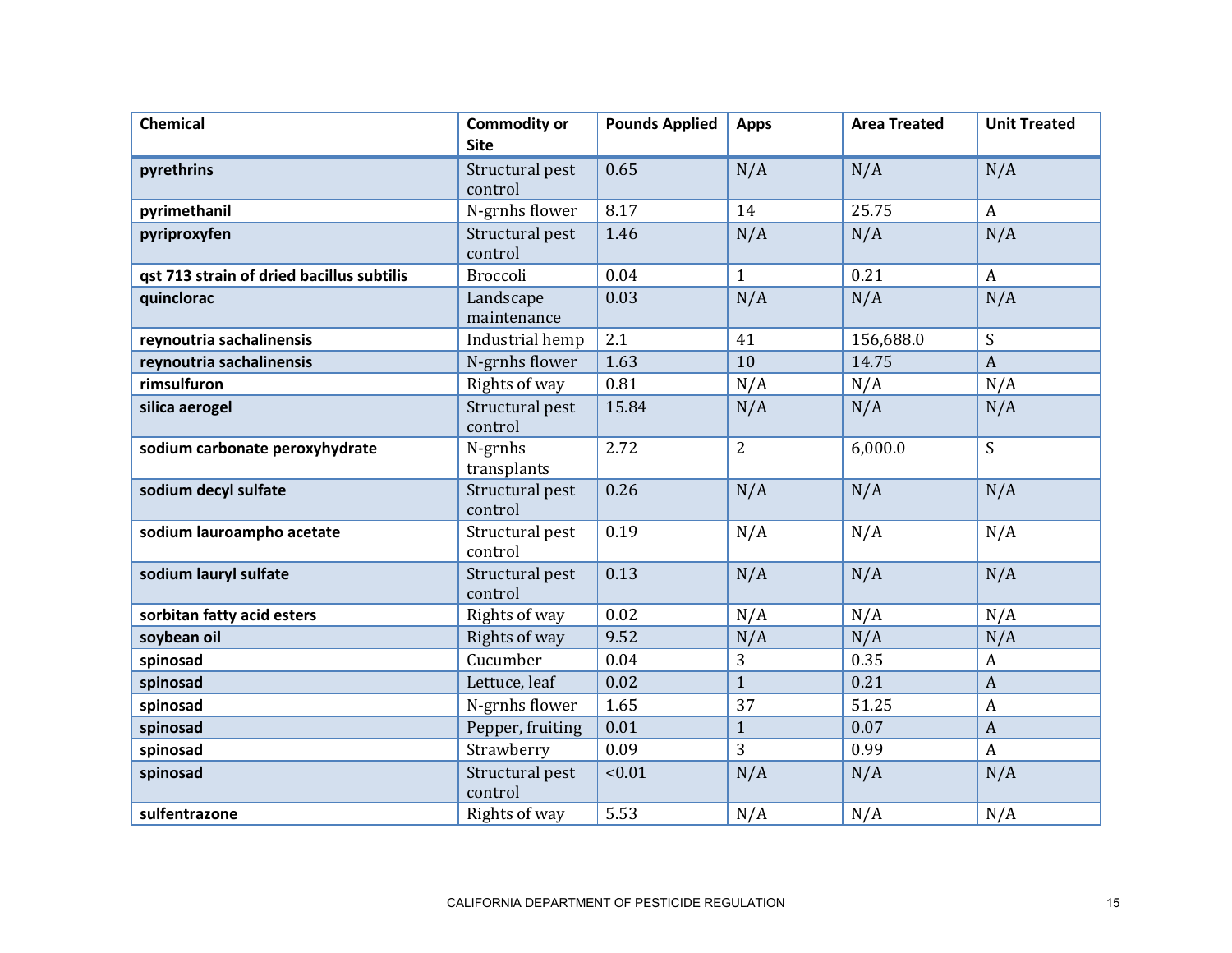| <b>Chemical</b>       | <b>Commodity or</b><br><b>Site</b> | <b>Pounds Applied</b> | <b>Apps</b>    | <b>Area Treated</b> | <b>Unit Treated</b> |
|-----------------------|------------------------------------|-----------------------|----------------|---------------------|---------------------|
| sulfometuron-methyl   | Forest,<br>timberland              | 63.19                 | 31             | 630.2               | $\overline{A}$      |
| sulfometuron-methyl   | Rights of way                      | 1.83                  | N/A            | N/A                 | N/A                 |
| sulfur                | Apple                              | 40.0                  | 5              | 5.0                 | $\overline{A}$      |
| sulfur                | Grape, wine                        | 118.12                | 6              | 16.0                | $\boldsymbol{A}$    |
| sulfur                | Industrial hemp                    | 148.14                | 70             | 266,605.21          | S                   |
| sulfur                | Squash, summer                     | 2.2                   | $\overline{2}$ | 0.28                | $\boldsymbol{A}$    |
| sulfuryl fluoride     | Structural pest<br>control         | 132.24                | N/A            | N/A                 | N/A                 |
| tall oil fatty acids  | Forest.<br>timberland              | 64.5                  | 44             | 832.2               | $\mathbf{A}$        |
| tall oil fatty acids  | N-grnhs<br>transplants             | < 0.01                | $\mathbf{1}$   | 2,000.0             | S                   |
| tebuconazole          | Landscape<br>maintenance           | 0.13                  | N/A            | N/A                 | N/A                 |
| tebuconazole          | Turf/sod                           | 3.6                   | $\mathbf{1}$   | 2.0                 | $\mathbf{A}$        |
| tebuthiuron           | Rights of way                      | 2.89                  | N/A            | N/A                 | N/A                 |
| tetramethrin          | Landscape<br>maintenance           | < 0.01                | N/A            | N/A                 | N/A                 |
| tetramethrin          | Structural pest<br>control         | < 0.01                | N/A            | N/A                 | N/A                 |
| thiamethoxam          | Landscape<br>maintenance           | 1.6                   | N/A            | N/A                 | N/A                 |
| thiamethoxam          | Structural pest<br>control         | 0.01                  | N/A            | N/A                 | N/A                 |
| thiencarbazone-methyl | Rights of way                      | 0.02                  | N/A            | N/A                 | N/A                 |
| thiophanate-methyl    | N-grnhs plants<br>in containers    | 4.79                  | 7              | 231,200.0           | S                   |
| thiophanate-methyl    | Turf/sod                           | 11.62                 | $\mathbf{1}$   | 2.0                 | $\overline{A}$      |
| thyme                 | Structural pest<br>control         | 0.45                  | N/A            | N/A                 | N/A                 |